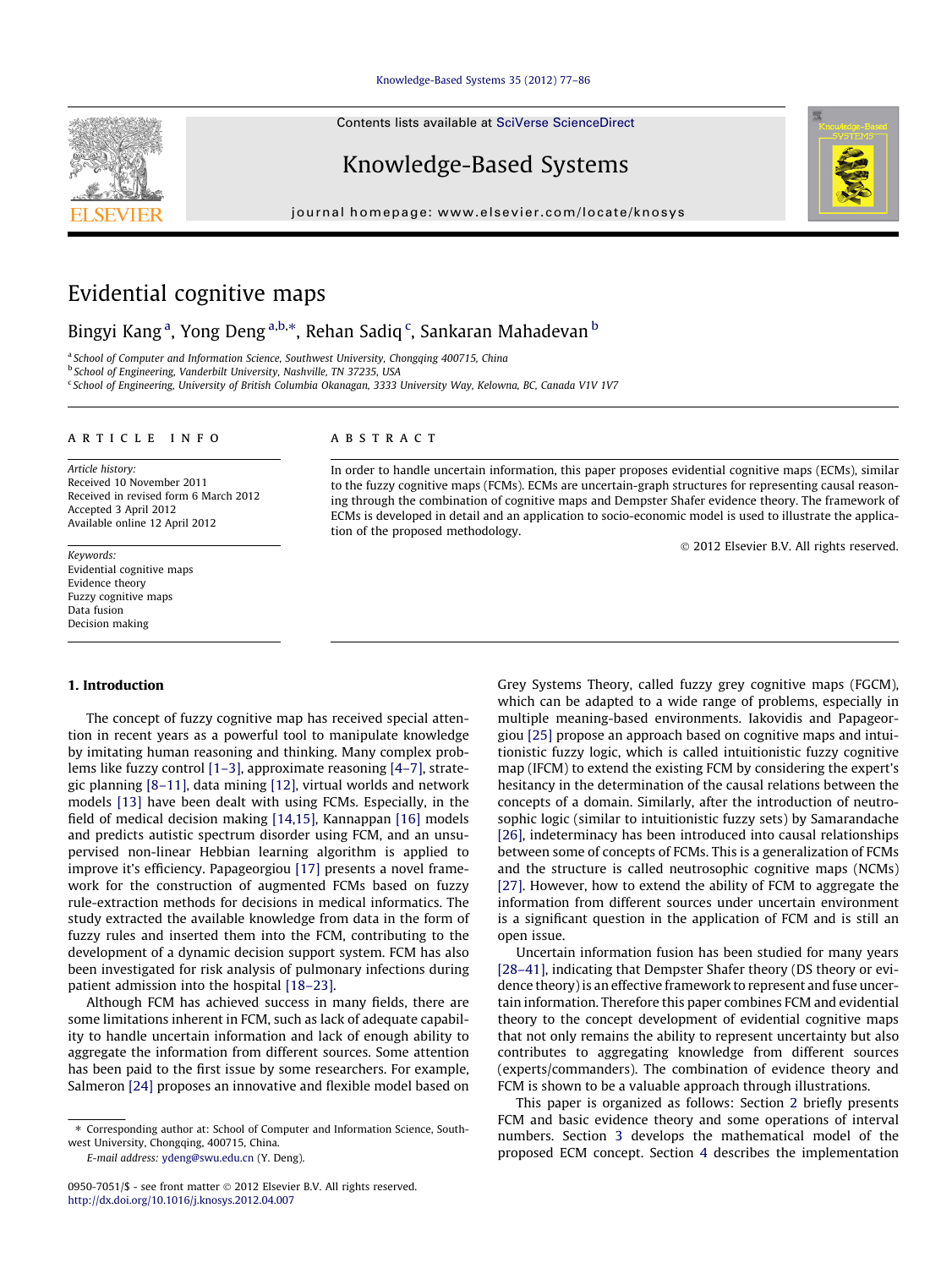<span id="page-1-0"></span>of ECM. Section [5](#page-5-0) briefly presents qualitative comparison of ECM with FCM and NCM. An application of ECM to socio-economic model is presented in Section [6.](#page-6-0)

### 2. Preliminaries

In this section, we briefly introduce FCM and evidence theory.

#### 2.1. FCM

Political scientist Robert Axelrod [\[42\]](#page-9-0) introduced cognitive maps in the 1970's for representing social scientific knowledge. Fuzzy cognitive map (FCM), an extension of the cognitive map, is a causal description in order to model the behavior of the system [\[43\]](#page-9-0). FCM is an interactive structure of concepts, each of which interacts with the rest showing the dynamics and different aspects of the behavior of the system. Human experience and knowledge of the operation of complex systems are embedded in FCM, i.e., knowledge gained about the operation of the system and its behavior under different circumstances by human experts.

FCM consists of nodes (concepts, agents) and weighted arcs (connection, edge), which are graphically illustrated as signed weighted graph with optional feedback loops. Nodes on the graph represent concepts describing behavioral characteristics of the system. Concepts can be inputs, outputs, variables, states, events, actions, goals, and trends of the system. Signed weighted arcs represent causal relationships (cause and effect) that exist among concepts.

Fig. 1 illustrates a simple FCM consisting of six concepts  $C_i$  $(i = 1, \ldots, 6)$ . The value of  $C_i$  is denoted by  $A_i$   $(i = 1, \ldots, 6)$ , where  $A_i$  is mapped in the interval [0, 1]. Weight  $\omega_{ij}$   $\in$  [ $-1,$  1] represents the causal relationship between concept  $i$  and concept  $j$ , where a negative sign represents inverse causation. This scheme may give rise to the following three types of interactions:

- (1)  $\omega_{ii}$  > 0 indicates a positive causality, where an increase in the value of the ith concept causes an increase in the value of the jth concept;
- (2)  $\omega_{ii}$  < 0 indicates a negative causality, where an increase in the value of the ith concept causes an decrease in the value of the jth concept;
- (3)  $\omega_{ij}$  = 0 indicates that there is no causal relationship between the ith concept and the jth concept.



The edge matrix of six concept fuzzy cognitive map is denoted as in Eq. (1).

$$
W = \begin{pmatrix} C_1 & C_2 & C_3 & C_4 & C_5 & C_6 \ C_1 & 0 & \omega_{12} & 0 & \omega_{14} & 0 & \omega_{16} \\ C_2 & 0 & 0 & \omega_{23} & \omega_{24} & 0 & 0 \\ 0 & \omega_{32} & 0 & 0 & \omega_{35} & \omega_{36} \\ C_4 & 0 & \omega_{42} & \omega_{43} & 0 & 0 & \omega_{46} \\ C_5 & 0 & \omega_{52} & 0 & \omega_{54} & 0 & \omega_{56} \\ C_6 & \omega_{61} & 0 & 0 & 0 & 0 & 0 \end{pmatrix}
$$
(1)

Kosko [\[43\]](#page-9-0) proposed a rule to calculate the value of each concept based on the influence of the interconnected concepts, where the content of the following function is normalized in the interval  $[-1, 1]$ :

$$
A_j^t = f\left(k_1 \sum_{\substack{i=1 \ i \neq j}}^n A_i^{t-1} \omega_{ij} + k_2 A_j^{t-1}\right) \quad 0 \leq k_1 \leq 1 \quad 0 \leq k_2 \leq 1 \tag{2}
$$

where  $A_j^t$  is the normalized  $(A_j^t \in [0,1])$  value (a.k.a activation level) of concept  $C_j$  at time step t, and  $f(x)$  is a threshold function. Generally, a sigmoidal function  $f(x) = \frac{1}{1 + e^{-\lambda x}}$  is used to constrain the value of  $f(x)$  in the interval [0,1], where  $\lambda > 0$  determines the steepness of  $f(x)$ . The coefficient  $k_1$  expresses the influence of interconnected concepts in the configuration of the new value  $A_i$  of concept  $C_i$ . For example, in Fig. 1, the concept  $C_6$  receives inputs from concepts  $C_1$ ,  $C_3$ ,  $C_4$ , and  $C_5$ . If experts perceive that  $C_4$  and  $C_5$  interact in such a way that both are fully participating in impacting  $C_6$  then the  $k_1$ associated with them will be closer to 1. Similarly,  $k_2$  accounts for the importance of  $C_6$  being at its activation level in the previous time step. The selection of coefficients  $k_1$  and  $k_2$  depends on the nature and type of each concept, and may differ from concept to concept.

# 2.2. Dempster–Shafer (DS) theory of evidence

The DS theory of evidence, which was first proposed by Dempster [\[28\]](#page-9-0) and then developed by Shafer [\[31\],](#page-9-0) is regarded as a generalization of the Bayesian theory of probability. Due to its ability to handle uncertainty or imprecision embedded in the evidence, the DS theory has been increasingly applied in recent years [\[44–](#page-9-0) [47,41,48–52\]](#page-9-0), and applied to multiple attribute decision analysis problems [\[53–57\].](#page-9-0)

The introduction of DS theory are briefly summarized as following:

- (1) ''Frame of discernment'' [\[31\]:](#page-9-0)
	- Let  $\Theta = \{H_1, H_2, \ldots, H_N\}$  be a finite set of *n* elements, and  $P(\Theta)$  denote the power set composed of  $2^N$  elements of  $\Theta$ .

$$
P(\Theta) = \{ \emptyset, \{H_1\}, \{H_2\}, \dots, \{H_N\}, \{H_1 \cup H_2\}, \{H_1 \cup H_3\}, \dots, \Theta \}
$$
\n(3)

(2) ''Basic probability assignment (BPA)'' [\[31\]](#page-9-0): The BPA function is defined as a mapping of the power set  $P(\Theta)$  to a number between 0 and 1.

$$
m: P(\Theta) \to [0, 1] \tag{4}
$$

and which satisfies the following conditions:

$$
m(\emptyset) = 0, \sum_{A \subseteq P(\Theta)} m(A) = 1 \tag{5}
$$

Fig. 1. The structural diagram of fuzzy cognitive map. The mass  $m(A)$  represents how strongly the evidence supports A.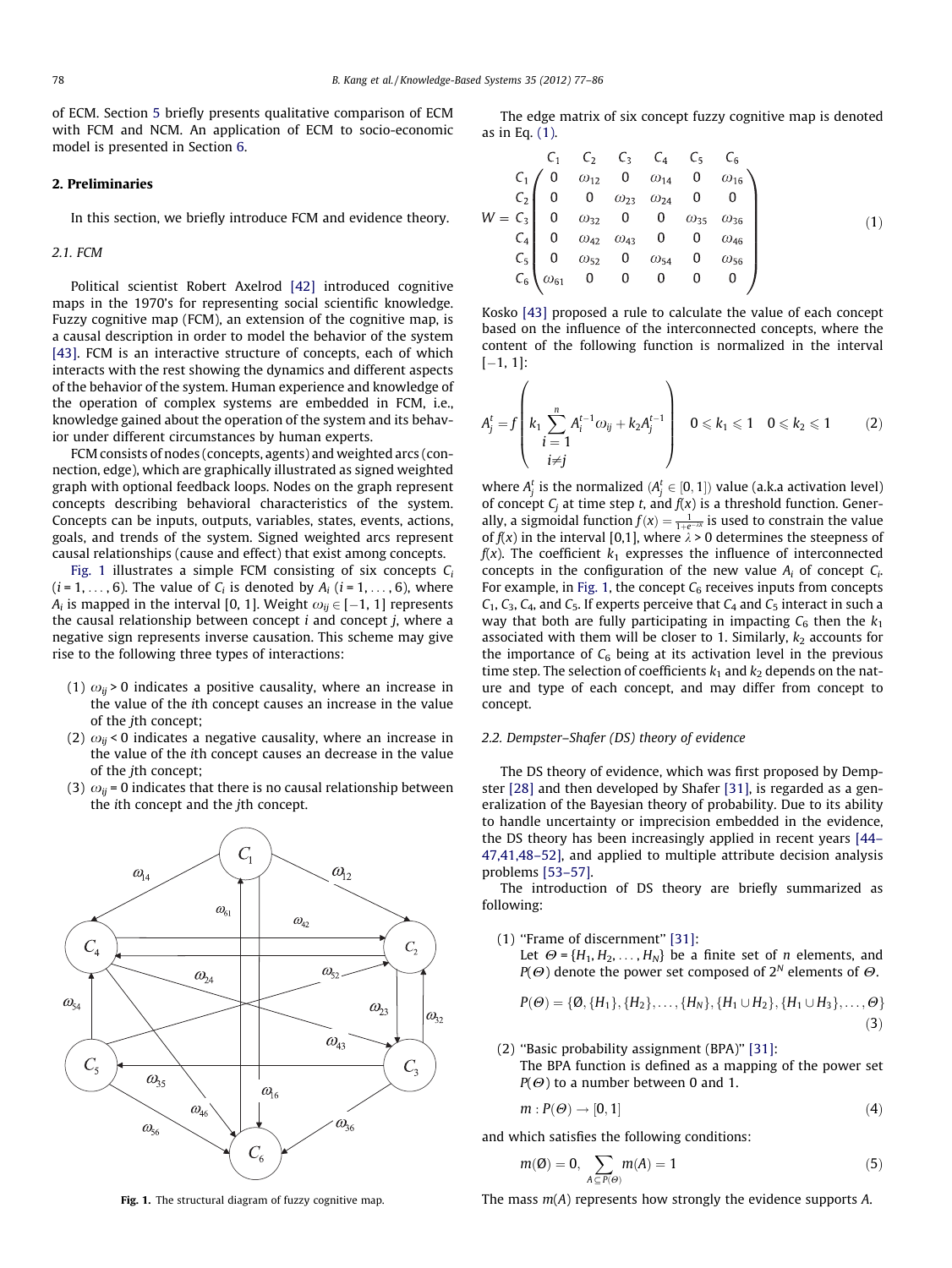<span id="page-2-0"></span>

Fig. 2. The relation between Bel and Pl.

(3) ''Belief and plausibility functions'' [\[31\]:](#page-9-0) The belief function Bel is defined as

$$
Bel: P(\Theta) \to [0, 1] \text{ and } Bel(A) = \sum_{B \subseteq A} m(B) \tag{6}
$$

and the plausibility function Pl is defined as

$$
Pl: P(\Theta) \to [0, 1] \text{ and } Pl(A) = 1 - Bel(\overline{A}) = \sum_{B \cap A \neq \emptyset} m(B) \tag{7}
$$

B $\alpha$ –*B*<br>Bel (A) and Pl (A) are the lower limit and the upper limit, respectively, of the belief level of hypothesis A which is illustrated in Fig. 2. Both imprecision and uncertainty can be represented by them.

(4) ''Dempster's combination rule'':

Two bodies of evidence X and Y regarding  $\Theta$  can be used to calculate the belief level for some new hypothesis C as follows:

The measure of conflict  $K$  is given as

$$
K = \sum_{X \cap Y = \emptyset, \forall X, Y \subseteq \Theta} m_i(X) \times m_{i'}(Y) \tag{8}
$$

and the mass function after combination is

$$
m(C) = m_i(X) \oplus m_{i'}(Y) = \begin{cases} 0, & \text{if } X \cap Y = \emptyset, \\ \frac{\sum_{X:Y = C: X:Y \subset \Theta} m_i(X) \times m_{i'}(Y)}{1 - K}, & \text{if } X \cap Y \neq \emptyset. \end{cases}
$$
(9)

### 2.3. Basic operations of interval numbers

- Let A, B be two interval numbers,  $A = [A_l, A_u]$ ,  $B = [B_l, B_u]$ .
- (1) The representation of the addition operation  $\oplus$  on interval numbers  $A$  and  $B$  can be defined as

 $A \oplus B = [A_l + B_l, A_u + B_u]$  (10)

Note that  $\oplus_1^n(A_i) = A_1 \oplus A_2 \oplus \cdots \oplus A_n$ .

(2) The representation of the multiplication operation  $\otimes$  on interval numbers  $A$  and  $B$  can be defined as

$$
\widetilde{A} \otimes \widetilde{B} = [Z_l, Z_u] \tag{11}
$$

such that

$$
Z_l = \min\{A_lB_l, A_lB_u, A_uB_l, A_uB_u\}
$$
  

$$
Z_u = \max\{A_lB_l, A_lB_u, A_uB_l, A_uB_u\}
$$

where min and max are the minimum and maximum of the denoted values.

# 3. Evidential cognitive map (ECM)

ECM is also a directed graph with feedback, consisting of nodes and weighted arcs. Nodes of the graph stand for the concepts that are used to describe the behavior of the system and they are connected by weighted arcs representing the causal relationships that exist between the concepts. Each concept  $C_i$  is characterized by an interval  $A_i$  that represents its value, and it results from the transformation of the fuzzy value of the system variable. In this way, the representation of the concept is more flexible than the representation of the concept in FCM that uses crisp numbers.

3.1. Edge weight of the cognitive map

In a cognitive map, experts' opinions are reflected by the estimate of the degree of causation between nodes in the referred concept set, namely weight estimate. Each expert's estimate of some causal relation can be regarded as evidence. Generally, due to the complexity of the relations between concepts and limitation of knowledge and experience of experts, the causal relation of two concepts could be described by the following four cases in the evidence theory:

- (1) Negative causal relation, which can be described as  $m\{-1\}$ , where an increase in the value of the ith concept causes a decrease in the value of the jth concept.
- (2) Positive causal relation, which can be described as  $m\{+1\}$ , where an increase in the value of the ith concept causes a increase in the value of the jth concept.
- (3) No causal relation between the ith concept and the jth concept, which can be described as  $m(0)$ .
- (4) No idea or abstaining from voting, which can be described as  $m\{-1, 0, 1\}.$

Hence, the combined influence from concept ith to concept jth can be described as

$$
BPA_{ij} = \begin{pmatrix} m\{-1\} = a \\ m\{1\} = b \\ m\{0\} = c \\ m\{-1, 0, 1\} = 1 - a - b - c \end{pmatrix}
$$
 (12)

such that  $a \geqslant 0$ ,  $b \geqslant 0$ ,  $c \geqslant 0$ ,  $1 - a - b - c \geqslant 0$ .

With this representation, the uncertainty of the causal relation between two concepts is more clearly described and handled compared to the frame of FCM. The idea of evidential cognitive map is illustrated by [Fig. 3](#page-3-0), and the weights are shown as in Eq. (13).

$$
\widetilde{C_1} \quad \widetilde{C_2} \quad \widetilde{C_3} \quad \widetilde{C_4} \quad \widetilde{C_5} \quad \widetilde{C_6} \n\widetilde{C_1} \quad 0 \quad BPA_{12} \quad 0 \quad BPA_{14} \quad 0 \nW = \widetilde{C_3} \quad 0 \quad BPA_{22} \quad 0 \quad 0 \quad BPA_{24} \quad 0 \n\widetilde{C_4} \quad 0 \quad BPA_{32} \quad 0 \quad 0 \quad BPA_{35} \quad BPA_{36} \n\widetilde{C_5} \quad 0 \quad BPA_{42} \quad BPA_{43} \quad 0 \quad 0 \n\widetilde{C_6} \quad BPA_{61} \quad 0 \quad 0 \quad 0 \quad 0 \n\widetilde{C_7} \quad BPA_{61} \quad 0 \quad 0 \quad 0 \quad 0 \n\widetilde{C_8} \quad BPA_{61} \quad 0 \quad 0 \quad 0 \n\widetilde{C_9} \quad \widetilde{C_9} \quad \widetilde{C_9} \quad \widetilde{C_9} \quad \widetilde{C_9} \quad \widetilde{C_9} \quad 0 \quad 0 \n\widetilde{C_1} \quad 0 \quad 0 \quad 0 \quad 0 \n\widetilde{C_2} \quad 0 \quad BPA_{61} \quad 0 \quad 0 \n\widetilde{C_3} \quad 0 \quad 0 \n\widetilde{C_4} \quad 0 \n\widetilde{C_5} \quad 0 \n\widetilde{C_6} \quad 0 \n\widetilde{C_7} \quad 0 \n\widetilde{C_7} \quad 0 \n\widetilde{C_8} \quad 0 \n\widetilde{C_9} \quad 0 \n\widetilde{C_9} \quad 0 \n\widetilde{C_9} \quad 0 \n\widetilde{C_7} \quad 0 \n\widetilde{C_8} \quad 0 \n\widetilde{C_9} \quad 0 \n\widetilde{C_9} \quad 0 \n\widetilde{C_9} \quad 0 \n\widetilde{C_9} \
$$

#### 3.2. Aggregate knowledge under conflict environment

In the process of collection of knowledge, the experts' opinions may be inconsistent with each other. How to combine the knowledge to reach consensus is a critical problem. In this paper, the method of combining belief functions based on distance of evidence proposed by Deng et al. [\[58\]](#page-9-0) is applied. The main process is as follows:

Suppose the distance between two bodies of evidence  $(R_i, m_i)$ and  $(R_i, m_i)$  can be calculated by the algorithm in Ref. [\[59\]](#page-9-0) and is denoted as  $d(m_i, m_j)$ .

$$
d(m_i, m_j) = \sqrt{\frac{1}{2}(\vec{m}_i - \vec{m}_j)^T \overline{D}(\vec{m}_i - \vec{m}_j)}
$$
(14)

such that  $\overline{D}$  is a matrix  $(2^N \times 2^N)$ , and  $D(A, B) = \frac{|A \cap B|}{|A \cup B|}$ .

The similarity measure  $Sim_{ii}$  between the two bodies of evidence  $(R_i, m_i)$  and  $(R_j, m_j)$  is defined as:

$$
Sim(m_i, m_j) = 1 - d(m_i, m_j) \tag{15}
$$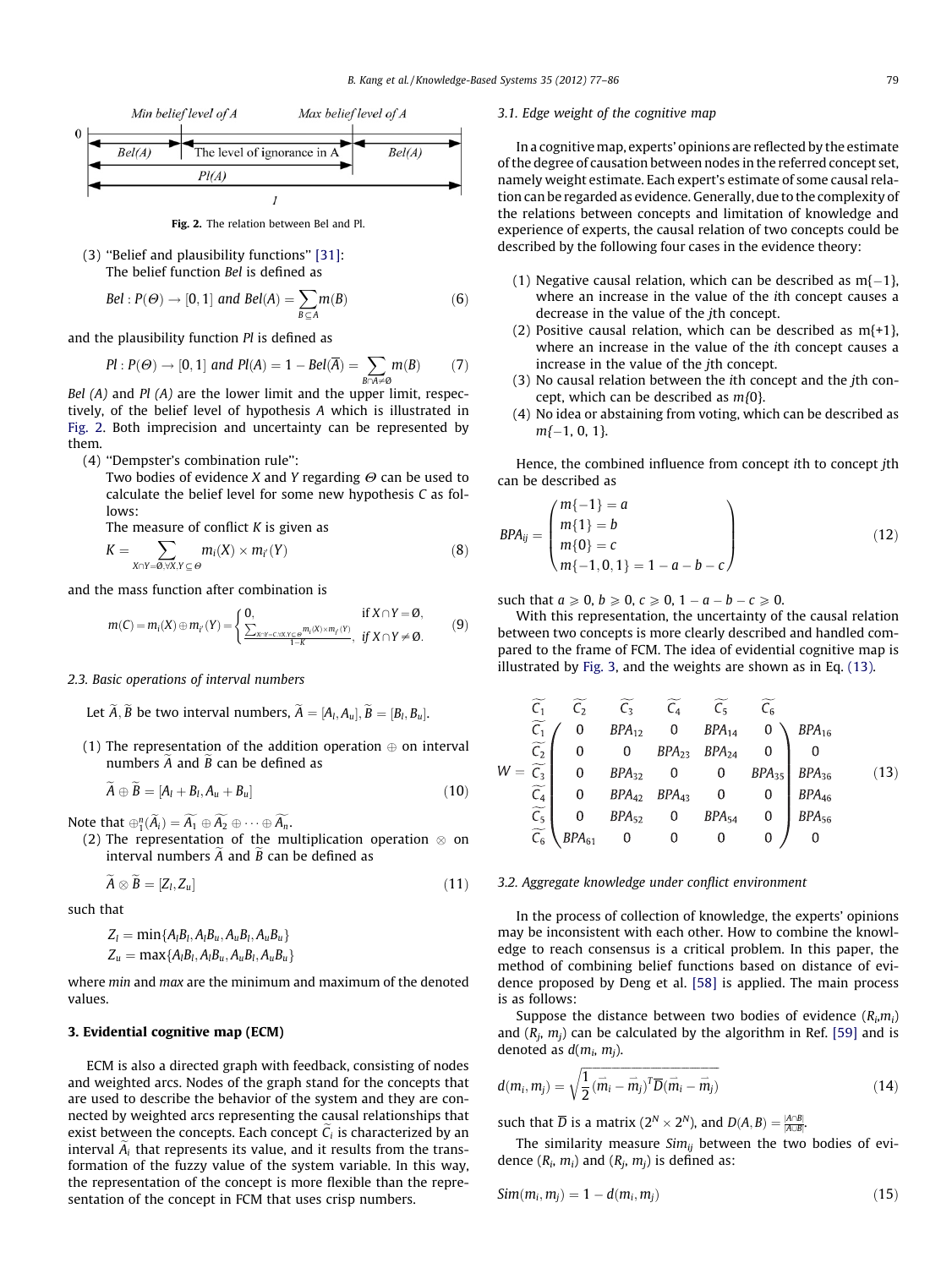<span id="page-3-0"></span>

Fig. 3. The structural diagram of evidential cognitive map.

Suppose the number of bodies of evidence is k. After all the degrees of similarity between the bodies of evidence are obtained, we can construct a similarity measure matrix (SMM), which gives us insight into the agreement between the bodies of evidence.

$$
SMM = \begin{pmatrix} 1 & S_{12} & \cdots & S_{1j} & \cdots & S_{1k} \\ \vdots & \vdots & & \vdots & \vdots & \vdots \\ S_{i1} & S_{i2} & & S_{ij} & & S_{ik} \\ \vdots & \vdots & & \vdots & \vdots & \vdots \\ S_{k1} & S_{k2} & & S_{kj} & & 1 \end{pmatrix}
$$
(16)

The support degree of the body of evidence  $(R_i, m_i)(i = 1, 2, ..., k)$ is defined as:

$$
Sup(m_i) = \sum_{\substack{j=1 \ j \neq i}}^{k} Sim(m_i, m_j)
$$
\n(17)

The credibility degree Crd<sub>i</sub> of the body of evidence  $(R_i, m_i)$  $(i = 1, 2, \ldots, k)$  is defined as:

$$
Crd_i = \frac{Sup(m_i)}{\sum_{i=1}^{k}Sup(m_i)}\tag{18}
$$

It can be easily seen that  $\sum_{i=1}^{n} Crd_{i} = 1$ , thus, the credibility degree is actually a weight, which shows the relative importance of the collected evidence.

If the maximum of the credibility degree ( $MaxCrd<sub>i</sub>$ ) of the body of evidence is 1, which can be the discounting coefficient for the ith evidence, and the discounting coefficient of the body of evidence can be defined as:

$$
\alpha_i = \frac{Crd_i}{MaxCrd_i}, (i = 1, \dots, k)
$$
\n(19)

If a source of evidence provides a mass function  $m$  which has probability  $\alpha$  of reliability, then the discounted belief m' on  $\Theta$  is defined as [\[28\]:](#page-9-0)

$$
m'(A) = \alpha m(A), \quad \forall A \subset \Theta, A \neq \Theta
$$
  
\n
$$
m'(\Theta) = 1 - \alpha + \alpha m(\Theta)
$$
\n(21)

All mass functions are discounted by  $\alpha$ , the discounting coefficient. Then the modified (discounted) evidence can be combined with the classical combination rule Eq. [\(9\)](#page-2-0) to get the aggregated result.

#### 3.3. Transformation using the belief function and plausibility function

The next step is to estimate each connection weight of the evidential cognitive map in Fig. 3. Take any  $BPA_{ii}$  for example. It can be denoted explicitly by

$$
m\{-1\} = a
$$
  
\n
$$
m\{1\} = b
$$
  
\n
$$
m\{0\} = c
$$
  
\n
$$
m\{-1, 0, 1\} = 1 - a - b - c
$$
\n(22)

such that  $a \ge 0$ ,  $b \ge 0$ ,  $c \ge 0$ ,  $1 - a - b - c \ge 0$ . According to Eq. [\(6\),](#page-2-0)

$$
Bel{-1} = m{-1} = a \tag{23}
$$

$$
Pl{-1} = m{-1} + m{-1, 0, 1} = 1 - b - c
$$
 (24)

Hence, the possibility of the positive casual relation  $P\{-1\}$  is denoted as

$$
P\{-1\} = [Bel\{-1\}, Pl\{-1\}] = [a, 1 - b - c]
$$
\n(25)

Similarly,  $P\{1\} = [b, 1 - a - c]$ ,  $P\{0\} = [c, 1 - a - b]$ . And the connection weight from  $C_1$  and  $C_4$  can be calculated as follows (Here the 4th influence is ignored since it is abstention from voting):

$$
\widetilde{\omega}_{ij} = P\{1\} \times 1 \oplus P\{0\} \times 0 \oplus P\{-1\} \times (-1) \n= 1 * [b, 1 - a - c] \oplus 0 * [a, 1 - b - c] \oplus (-1) * [a, 1 - b - c] \n= [b, 1 - a - c] \oplus [-1 + b + c, -a] = [2b + c - 1, 1 - 2a - c]
$$
\n(26)

$$
\begin{array}{ccc}\n\widetilde{C}_{1} & \widetilde{C}_{2} & \widetilde{C}_{3} & \widetilde{C}_{4} & \widetilde{C}_{5} & \widetilde{C}_{6} \\
\widetilde{C}_{1} & 0 & \widetilde{\omega_{12}} & 0 & \widetilde{\omega_{14}} & 0 & \widetilde{\omega_{16}} \\
\widetilde{C}_{2} & 0 & 0 & \widetilde{\omega_{23}} & \widetilde{\omega_{24}} & 0 & 0 \\
W = \widetilde{C}_{3} & 0 & \widetilde{\omega_{32}} & 0 & 0 & \widetilde{\omega_{35}} & \widetilde{\omega_{36}} \\
0 & \widetilde{\omega_{42}} & \widetilde{\omega_{43}} & 0 & 0 & \widetilde{\omega_{46}} \\
\widetilde{C}_{5} & 0 & \widetilde{\omega_{52}} & 0 & \widetilde{\omega_{54}} & 0 & \widetilde{\omega_{56}} \\
\widetilde{C}_{6} & \widetilde{\omega_{61}} & 0 & 0 & 0 & 0 & 0\n\end{array}
$$
\n(27)

#### 3.4. ECM dynamics

At each simulation step, the value  $A_i$  of a concept  $C_i$  is calculated by computing the influence of the interconnected concepts  $C_j$ 's on the specific concept  $C_i$  following the calculation rule:

$$
\widetilde{A}_{j}^{t} = f\left(k_{1} \oplus_{\substack{i=1 \ i \neq j}}^{n} (\widetilde{A_{i}^{t-1}} \otimes \widetilde{\omega_{ij}}) \oplus k_{2} \widetilde{A_{j}^{t-1}}\right) \quad 0 \leq k_{1} \leq 1 \quad 0 \leq k_{2} \leq 1
$$
\n(28)

where  $A_j^t$  is the value of concept  $\tilde{C}_j$  at simulation step  $t, A_i^{t-1}$  is the value of concept  $C_i$  at simulation step  $t-1$ . The meaning of  $k_1$  and  $k_2$  here is the same as meaning of  $k_1$  and  $k_2$  in FCM.  $\widetilde{\omega_{ij}}$  is the weight of the interconnection from concept  $C_i$  to concept  $C_j$  and f is nonlinear mapping function as

$$
f(\widetilde{X}) = \frac{1}{1 + e^{-\lambda \widetilde{X}}} \tag{29}
$$

where  $\widetilde{X}$  is an interval number and  $\lambda$  is a parameter determining its steepness. The output of  $f$  is also an interval number. It can approximatively handle the uncertain information from concepts and con-nection weights. The meaning of f is illustrated in [Fig. 4](#page-4-0) ( $x > 0$ ).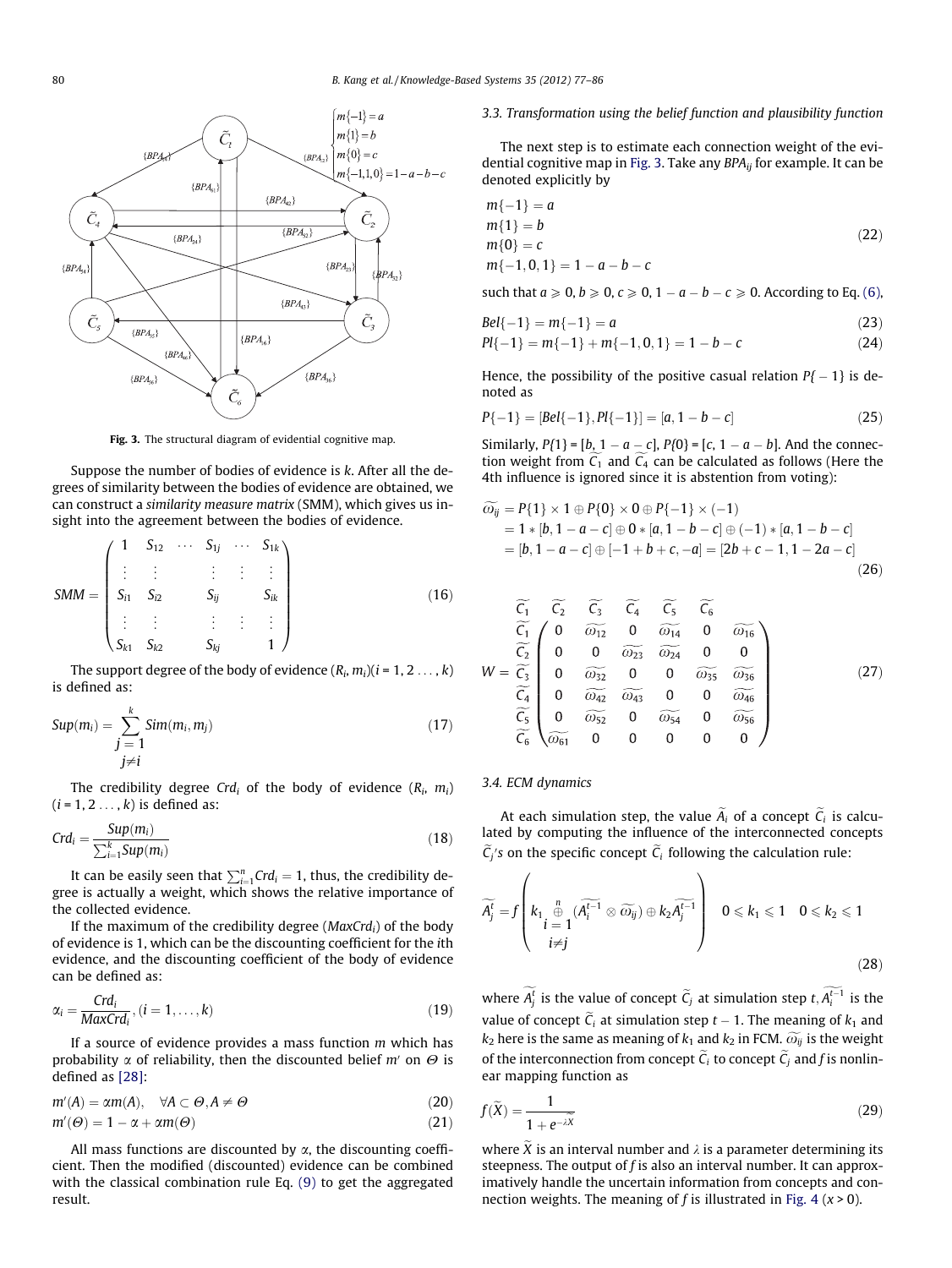# <span id="page-4-0"></span>4. Application framework of ECMs

The Framework of ECM is shown as Fig. 5, and its application is detailed as follows:

### 4.1. Knowledge acquisition

Suppose we have  $m$  experts, and they are divided into  $n$  groups according to their knowledge and background. For each group, the relationship (or the edge weight) between the concepts (or the nodes) is decided by voting. For example, may there are ten experts to evaluate the relation from the ith concept to jth concept, and six of them think that it is positive, one of them thinks that it is negative, one of them has no idea, and others are abstain from voting. Hence, using evidence theory, the relation between concept  $C_i$  and concept  $C_j$  is described as:  $m_1\{-1\} = 0.1$ ;  $m_1\{0\} = 0.1$ ;  $m_1\{+1\} =$ 



Fig. 4. The nonlinear mapping function.



Fig. 5. Framework of ECM.

0.6;  $m_1\{-1, 0, +1\}$  = 0.2. This evidence can also be given by a single expert/commander directly.

#### 4.2. Knowledge aggregation

This step allows the aggregation of knowledge acquired from various sources to develop a comprehensive ECM, which will represent the understanding of the experts about the special issue. The comprehensive ECM combines partial ECMs from inner groups and outer groups. The aggregation of knowledge from inner groups is for the opinions of the experts of each group and the aggregation of knowledge from outer groups is for the edges of the partial ECMs.

In this part, a critical problem is how to deal with the conflicting evidences since the opinions from different experts are not always consistent. The method dealing with conflicting evidence in evidence theory is mature, here the method of combing conflicting evidence proposed by Deng [\[58\]](#page-9-0) is applied here.

## 4.3. Training ECM

ECM is a dynamic system, and the procedure is described in Algorithm 1 in detail. After converting the evidence into interval numbers with the belief and plausibility functions. The state vector can be handled easily, which has more flexibility to deal with uncertain and fuzzy information when compared to the classical fuzzy cognitive maps. Whether the dynamic is reaches equilibrium, the paper [\[60\]](#page-9-0) has provided some inspiration for the interpretation of the condition.

#### Algorithm 1. The convergent procedure of state vector of ECMs

| <b>Input:</b> the initial state vector of nodes, $X_i = [A_1, A_2, \ldots, A_n]$ ; |
|------------------------------------------------------------------------------------|
| the matrix of edge weight $W_{n \times n}$ ;                                       |
| <b>Output:</b> the equilibrium state vector of nodes,                              |
| $X_e = [A_1, A_2, \ldots, A_n];$                                                   |
| <b>1</b> Temp = $[$   = $X_i$ ;                                                    |
| <b>2 While</b> not satisfy the condition <b>do</b>                                 |
| $X_i$ = Temp;<br>3                                                                 |
| for $j = 1$ ; $j \leq n$ ; do<br>4                                                 |
| 5<br>$sum_l = 0$ ;                                                                 |
| 6<br>$sum_u = 0$ ;                                                                 |
| $\overline{7}$<br>for $i = 1$ ; $i \le n$ ; do                                     |
| 8<br>if $i \neq j$ then                                                            |
| $a = X_i(i, 1) * W(i, j, 1);$<br>9                                                 |
| $b = X_i(i, 1) * W(i, j, 2);$<br>10                                                |
| $c = X_i(i, 2) * W(i, i, 1)$<br>11                                                 |
| 12<br>$d = X_i(i, 2) * W(i, j, 2);$                                                |
| 13<br>sum_l = sum_l + min{a, b, c, d};                                             |
| 14<br>sum_u = sum_u + $max{a, b, c, c}$ ;                                          |
| 15<br>end                                                                          |
| 16<br>end                                                                          |
| 17<br>sum_l = sum_l + $X_i(i, 1)$ ;                                                |
| sum_u = sum_u + $X_i(i, 2)$ ;<br>18                                                |
| Temp $(j,1)$ = function (sum_l);<br>19                                             |
| 20<br>Temp $(i,2)$ = function (sum_u);                                             |
| 21<br><b>if</b> Temp(j, 1) $\leq 0.5$ then                                         |
| Temp $(j, 1) = 0$ ;<br>22                                                          |
| Temp $(j, 2) = 0$ ;<br>23                                                          |
| 24<br>end                                                                          |
| 25<br>end                                                                          |
| 26<br>$X_e$ = Temp;                                                                |
| 27 end                                                                             |
| <b>28</b> return $X_e$ ;                                                           |
|                                                                                    |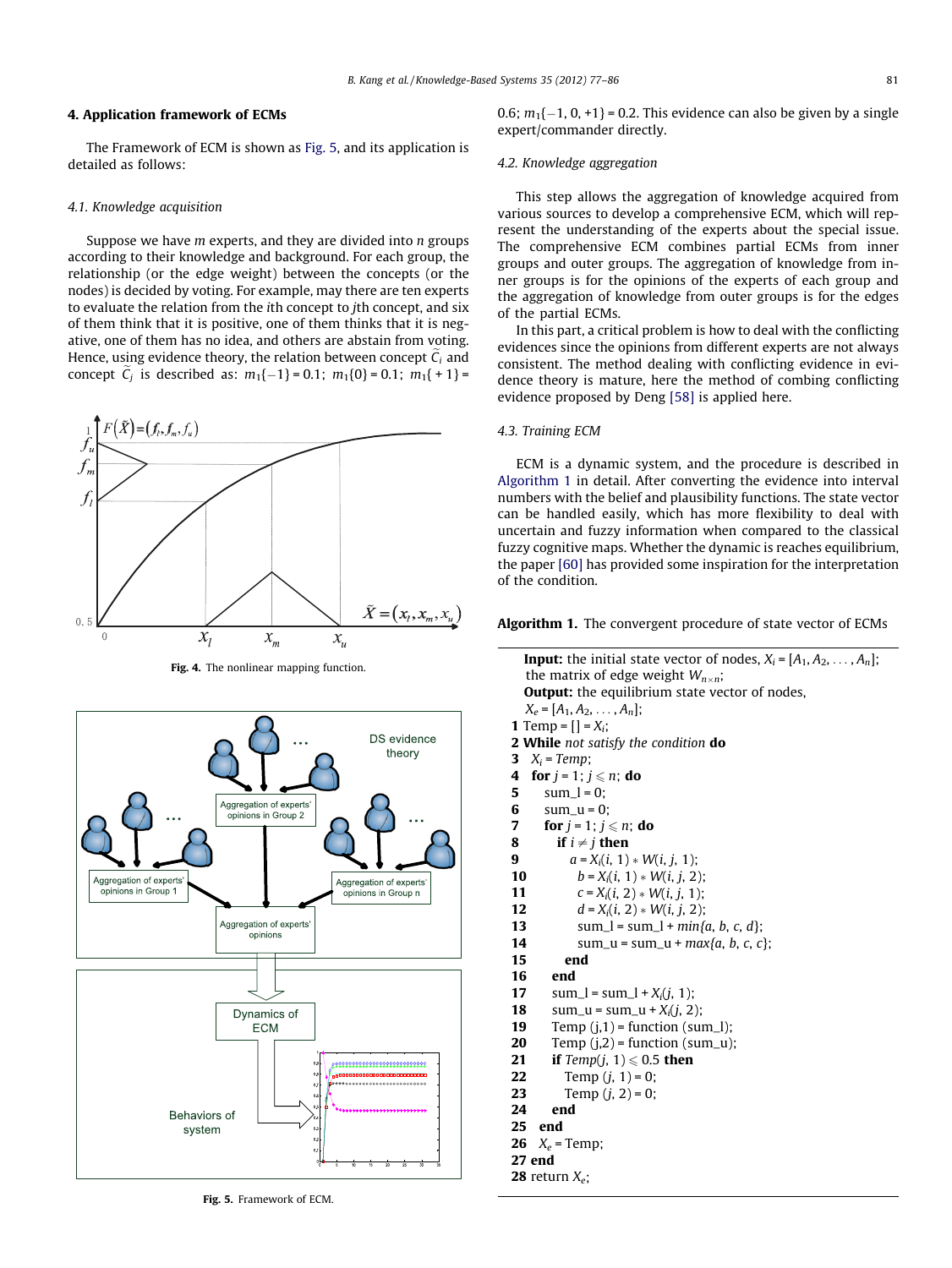# <span id="page-5-0"></span>4.4. Interpreting ECM

The outcome of an ECM is in the form of concepts being ''activated'' at different levels after reaching equilibrium. The interpretation of these concepts will determine the judgement for a given scenario.

# 5. Qualitative comparison with FCM and NCM

Here (in ECM) we use the fact that between any two concepts/ nodes the existing relation may be an indeterminate (as) in reality, FCM do not reflect the notion of indeterminacy. Some differences between ECM and FCM are listed as follows:

## Table 1

Experts' knowledge in group 1 (values of aggregated knowledge are shown in bold).

|                             | $E1$ : (0.7, 0.1, 0.0, 0.2)<br>E2: $(0.8, 0.0, 0.0, 0.2)$            | E1: (0.1, 0.6, 0.1, 0.3)<br>E2: $(0.3, 0.3, 0.0, 0.4)$                                             |
|-----------------------------|----------------------------------------------------------------------|----------------------------------------------------------------------------------------------------|
|                             | E3: $(0.2, 0.5, 0.1, 0.2)$<br>E123: (0.8782, 0.0759, 0.0076, 0.0383) | E3: $(0.1, 0.5, 0.2, 0.2)$<br>E123: (0.0980,0.7978, 0.0699, 0.0342)<br>$E1$ : (0.6, 0.1, 0.1, 0.2) |
| $\widetilde{\mathcal{C}_3}$ |                                                                      | E2: $(0.7, 0.1, 0.0, 0.2)$<br>E3: $(0.3, 0.5, 0.0, 0.2)$<br>E123: (0.8369, 0.1225, 0.0135, 0.0271) |
| $\widetilde{C_5}$           |                                                                      |                                                                                                    |

Table 2 Experts' knowledge in group 2 (values of aggregated knowledge are shown in bold).

|                   | $\widetilde{\mathcal{C}_1}$                                             | $\widetilde{C_2}$                                                       | $\widetilde{C_3}$                                                       | $\widetilde{C_4}$                                                       |
|-------------------|-------------------------------------------------------------------------|-------------------------------------------------------------------------|-------------------------------------------------------------------------|-------------------------------------------------------------------------|
| $\widetilde{C_1}$ |                                                                         |                                                                         | $E1$ : (0.5, 0.1, 0.1, 0.2)<br>E2: $(0.7, 0.1, 0.1, 0.1)$               |                                                                         |
|                   |                                                                         |                                                                         | E3: $(0.3, 0.6, 0.0, 0.1)$<br>E123: (0.7851, 0.1575, 0.0313,<br>0.0260) |                                                                         |
| $\widetilde{C_2}$ |                                                                         |                                                                         |                                                                         | $E1$ : (0.5, 0.1, 0.1, 0.2)<br>E2: $(0.4, 0.1, 0.1, 0.1)$               |
|                   |                                                                         |                                                                         |                                                                         | E3: $(0.3, 0.0, 0.2, 0.5)$<br>E123: (0.7088, 0.0649, 0.1263,<br>0.1001) |
| $\widetilde{C_3}$ |                                                                         | $E1$ : (0.5, 0.1, 0.1, 0.2)<br>E2: $(0.5, 0.2, 0.1, 0.2)$               |                                                                         |                                                                         |
|                   |                                                                         | E3: $(0.7, 0.0, 0.0, 0.3)$<br>E123: (0.8848, 0.0520, 0.0313,<br>0.0319) |                                                                         |                                                                         |
| $\widetilde{C}_A$ | $E1$ : (0.7, 0.1, 0.0, 0.2)<br>E2: $(0.2, 0.5, 0.1, 0.2)$               | $E1$ : (0.1, 0.5, 0.2, 0.2)<br>E2: $(0.1, 0.5, 0.2, 0.2)$               |                                                                         |                                                                         |
|                   | E3: $(0.6, 0.1, 0.0, 0.3)$<br>E123: (0.8055, 0.1478, 0.0106,<br>0.0362) | E3: $(0.0, 0.7, 0.0, 0.3)$<br>E123: (0.0295, 0.8763, 0.0707,<br>0.0236) |                                                                         |                                                                         |

### Table 3

Experts' knowledge in group 3 (values of aggregated knowledge are shown in bold).

|                   | $\widetilde{C_1}$                      | $\widetilde{C_4}$                      | $\widetilde{C_5}$                                                    |
|-------------------|----------------------------------------|----------------------------------------|----------------------------------------------------------------------|
| $\widetilde{C}_1$ |                                        |                                        | $E1$ : (0.1, 0.7, 0.1, 0.1)<br>E2: $(0.0, 0.6, 0.0, 0.4)$            |
|                   |                                        |                                        | E3: $(0.5, 0.2, 0.2, 0.1)$<br>E123: (0.1090, 0.8078, 0.0585, 0.0248) |
|                   | E1: (0.6, 0.1, 0.1, 0.2)               |                                        |                                                                      |
| $\widetilde{C_4}$ | E2: $(0.4, 0.2, 0.2, 0.2)$             |                                        |                                                                      |
|                   | E3: $(0.5, 0.1, 0.2, 0.2)$             |                                        |                                                                      |
|                   | E123: (0.8146, 0.0681, 0.0984, 0.0189) |                                        |                                                                      |
|                   |                                        | E1: (0.5, 0.4, 0.0, 0.1)               |                                                                      |
| $\widetilde{C_5}$ |                                        | E2: $(0.2, 0.6, 0.0, 0.2)$             | $\overline{\phantom{0}}$                                             |
|                   |                                        | E3: $(0.1, 0.7, 0.0, 0.2)$             |                                                                      |
|                   |                                        | E123: (0.1346, 0.8600, 0.0000, 0.0054) |                                                                      |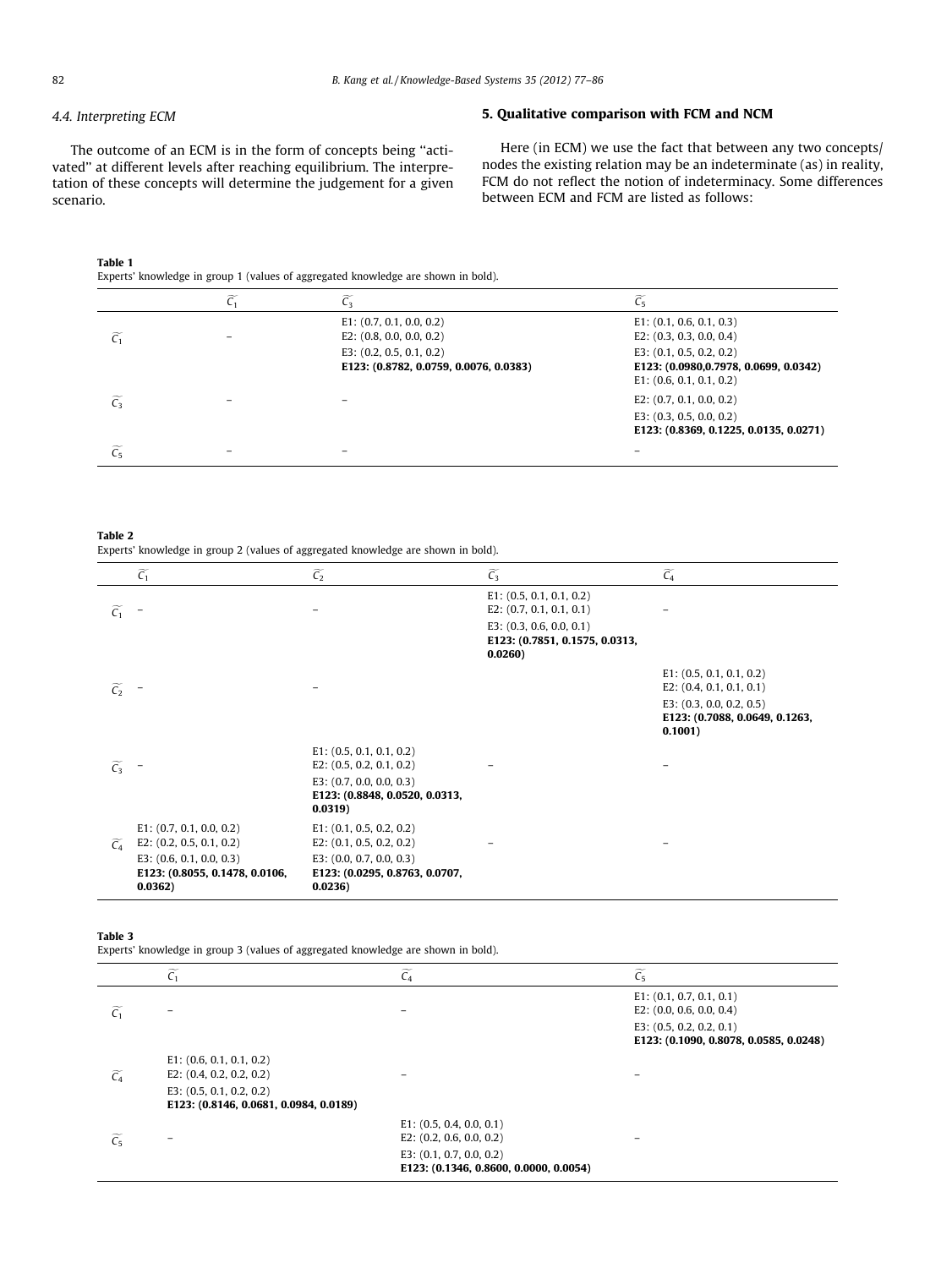- <span id="page-6-0"></span>(1) FCM measures the existence of causal relation between two concepts using crisp number between -1 and 1 and if no relation exists it is denoted by 0. ECM measures not only the existence or absence of causal relations between two concepts but also give representation to the indeterminacy of the relation.
- (2) Because ECM measures the indeterminacy, the expert of the model can give due and careful representation while implementing the results of the model.
- (3) Being able to aggregate multiple sources and conflicting information is an important advantage in ECM.

The advantage of ECM compared with NCM can be listed as follows:

- (1) More accurate representation of knowledge and dynamics of system. In NCM, every edge is weighted with a number in the set {-1, 0, 1}, and if there is a hesitating decision, I, which is a symbo, is directly used to represent the indeterminacy, but in ECM, every edge is weighted with belief and plausibility dimension using BPA  $\{m\{-1\}$ ,  $m\{0\}$ ,  $m\{1\}$ , m{-1, 0, 1}}, where m{-1}, m{0}, m{1}, m{-1, 0, 1} all belong to the interval [0, 1] and they are all crisp number, and there is no symbolic computation. Therefore, it is a more accurate representation and can describe the behavior of the system more accurately.
- (2) Being able to aggregate multiple, conflicting information using evidence theory is an important advantage in ECM.

#### 6. An application of ECM to a socio-economic model

This section illustrates the application of the proposed method to a socio-economic model. It is constructed with Population, Crime, Economic condition, Poverty, and Unemployment as nodes or concepts. Our purpose is to evaluate the trend of factors changing with any one factor using ECM.

First, the structure of ECM should be established using several sources of partial knowledge. All the available experts are divided into three groups (group1, group2, and grou3). and the opinions are provided in [Tables 1–3](#page-5-0). They can be described as Figs. 6–8 accordingly.

Next, the opinions from different experts and the partial ECMs are combined together considering the conflict in the evidence. (See [Table 4](#page-7-0) and Fig. 9).

Take group1 for example; The relationships between  $C_1$  and  $C_3$ is provided by three evidences (Evidence1 (E1), Evidence2 (E2) and Evidence3 (E3)) as follows:



Fig. 6. Partial ECM from group 1.







Fig. 9. The aggregation of all three partial ECMs from 3 groups.

 $E1: m_1\{-1\} = 0.7; m_1\{1\} = 0.1; m_1\{0\} = 0.0; m_1\{-1, 1, 0\} = 0.2;$  $E2: m_2\{-1\} = 0.8; m_2\{1\} = 0.0; m_2\{0\} = 0.0; m_2\{-1, 1, 0\} = 0.2;$  $E3: m_3\{-1\} = 0.2; m_3\{1\} = 0.5; m_3\{0\} = 0.1; m_3\{-1,1,0\} = 0.2;$ 

It is easy to conclude that Evidence3 is not consistent with Evidence1 and Evidence2. The combination with evidential distance is applied here, and the process is as follows:

(1) The distance matrix of the evidences is

|  | $d = \begin{bmatrix} 0.00 & 0.02 & 0.42 \\ 0.02 & 0.00 & 0.62 \\ 0.42 & 0.62 & 0.00 \end{bmatrix}$ |  |
|--|----------------------------------------------------------------------------------------------------|--|
|  |                                                                                                    |  |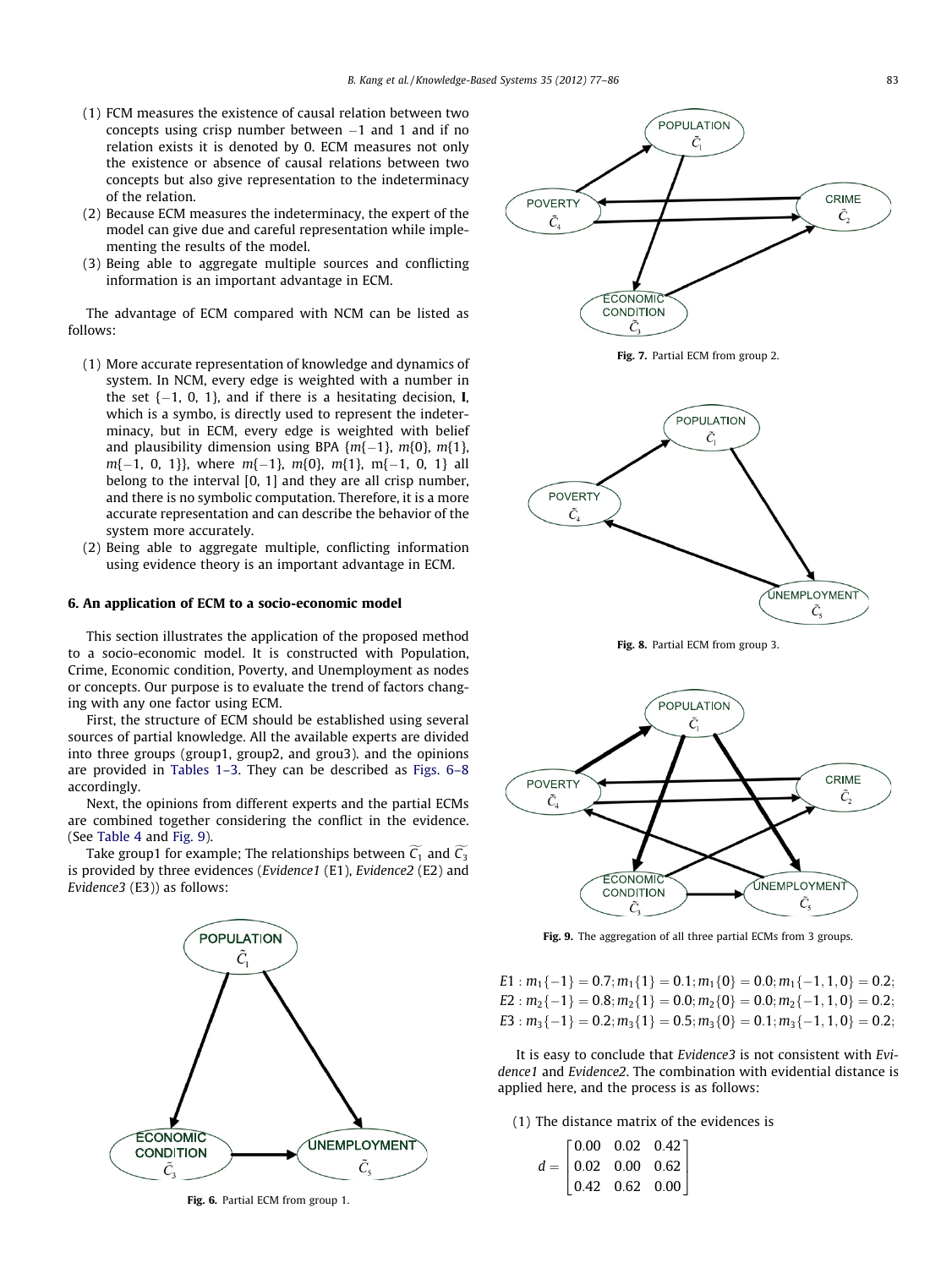#### <span id="page-7-0"></span>Table 4

| Aggregation of experts' knowledge from 3 groups (values of aggregated knowledge are shown in bold). |  |  |  |
|-----------------------------------------------------------------------------------------------------|--|--|--|
|                                                                                                     |  |  |  |
|                                                                                                     |  |  |  |
|                                                                                                     |  |  |  |

|                            | $\widetilde{C_1}$                                                                                                              | $\widetilde{C_2}$                           | $\widetilde{C_3}$                                                                                                              | $\widetilde{C_4}$                       | $\widetilde{C_5}$                                                                                                             |
|----------------------------|--------------------------------------------------------------------------------------------------------------------------------|---------------------------------------------|--------------------------------------------------------------------------------------------------------------------------------|-----------------------------------------|-------------------------------------------------------------------------------------------------------------------------------|
| $\widetilde{C_1}$          |                                                                                                                                |                                             | E1: (0.8782, 0.0759, 0.0076,<br>0.0383)<br>E2: (0.7851, 0.1575, 0.0313,<br>0.0260)<br>E12: (0.9703, 0.0261, 0.0021,<br>0.0013) |                                         | E1: (0.0980, 0.7978, 0.0699,<br>0.0342)<br>E2: (0.1090, 0.8078, 0.0585,<br>0.0248<br>E12: (0.0235, 0.9644, 0.0109,<br>0.0012) |
| $\widetilde{C_2}$          |                                                                                                                                |                                             |                                                                                                                                | E1: (0.7088, 0.0649, 0.1263,<br>0.1001) | $\qquad \qquad -$                                                                                                             |
| $\widetilde{\mathsf{C}_3}$ |                                                                                                                                | E1: (0.8848, 0.0520, 0.0313,<br>0.0319      |                                                                                                                                |                                         | E1: (0.8369, 0.1225, 0.0135,<br>0.0271)                                                                                       |
| $\widetilde{C}_4$          | E1: (0.8055, 0.1478, 0.0106,<br>0.0362)<br>E2: (0.8146, 0.0681, 0.0984,<br>0.0189)<br>E12: (0.9713, 0.0212, 0.0067,<br>0.0009) | E1: $(0.0295, 0.8763, 0.0707, -$<br>0.0236) |                                                                                                                                |                                         |                                                                                                                               |
| $\widetilde{C_5}$          |                                                                                                                                |                                             |                                                                                                                                | E1: (0.1346, 0.8600, 0.0000,<br>0.0054) | $\qquad \qquad -$                                                                                                             |

(2) The similarity matrix of the evidences is

|                                          |  | $\begin{bmatrix} 1.00 & 0.98 & 0.58 \end{bmatrix}$ |  |
|------------------------------------------|--|----------------------------------------------------|--|
| $SMM =   0.98 \space 1.00 \space 0.38  $ |  |                                                    |  |
|                                          |  | $\vert 0.58 \quad 0.38 \quad 1.00 \vert$           |  |

(3) The credibility degree of the evidences is

 $Cred = [0.3721, 0.3430, 0.2849]$ 

- (4) The discounting coefficient is
	- $\alpha = [1.0000, 0.9219, 0.7656]$
- (5) Now we combine the three evidences using DS theory.

 $E12: m_1\{-1\} = 0.9150; m_1\{1\} = 0.0283;$  $m_1\{0\} = 0.0; m_1\{-1,1,0\} = 0.0567;$  $E123: m_1\{-1\} = 0.8782; m_1\{1\} = 0.0759;$  $m_1\{0\} = 0.0076; m_1\{-1,1,0\} = 0.0383;$ 

Then, the partial ECMs can be combined with each other in a similar way. Taking [Figs. 6 and 7](#page-6-0) for example, the shared edge is from concept  $C_1$  to  $C_3$ , and the result of combination is shown in Tables 4 and 5.

Let  $A^0 = [\widetilde{A}_1^0, \widetilde{A}_2^0, \widetilde{A}_3^0, \widetilde{A}_4^0, \widetilde{A}_5^0](A_1^0 = [0.9, 1], \widetilde{A}_i^0 = [0, 0], i = 2, \ldots, 5)$ be an initial vector state, and let  $k_1 = 1$  and  $k_2 = 1$ . Let the sigmoidal function with  $\lambda = 1$  be used as a threshold function. Figs. 10-12 represent the results of Eq. [\(28\)](#page-3-0) simulated iteratively thirty times.

#### Table 5

Aggregation of experts' knowledge in 3 groups (values shown in bold are transformed using the belief function and plausibility function).

|                   | $\widetilde{\mathsf{C}_1}$ | $\overline{\mathsf{C}}_2$ | $\overline{C_3}$ | $C_4$       | $\widetilde{C_5}$ |
|-------------------|----------------------------|---------------------------|------------------|-------------|-------------------|
| $\widetilde{C}_1$ | [0.0000,                   | [0.0000]                  | $[-0.9457,$      | [0.0000,    | [0.9397,          |
|                   | 0.0000]                    | 0.0000]                   | $-0.9427$        | 0.0000]     | 0.9421            |
| $\widetilde{C_2}$ | [0.0000,                   | [0.0000,                  | [0.0000,         | $[-0.7439,$ | [0.0000,          |
|                   | 0.0000                     | $0.0000$ ]                | 0.00001          | $-0.5439]$  | $0.0000$ ]        |
| $\widetilde{C_2}$ | [0.0000,                   | $[-0.8647,$               | [0.0000,         | [0.0000,    | $[-0.7415,$       |
|                   | 0.0000]                    | $-0.8009$ ]               | 0.0000]          | 0.0000]     | $-0.6873]$        |
| $\widetilde{C_4}$ | [-0.9509,                  | [0.8233]                  | [0.0000,         | [0.0000,    | [0.0000,          |
|                   | $-0.9493]$                 | 0.8703]                   | 0.0000]          | 0.0000]     | 0.0000]           |
| $\widetilde{C_5}$ | [0.0000]                   | [0.0000,                  | [0.0000,         | [0.7200,    | [0.0000,          |
|                   | 0.0000]                    | 0.0000]                   | 0.0000]          | 0.7308]     | 0.0000]           |



Fig. 10. Results of ECM simulations (Trend of lower bound of each concept value).

It can be seen that the ECM reaches an equilibrium state approximately after 11 iterations. The values of the concepts reach an mately after 11 herations. The values of the concepts reach and<br>equilibrium state vector  $\tilde{A}^{11} = [\tilde{A}_1^{11}, \tilde{A}_2^{11}, \tilde{A}_3^{11}, \tilde{A}_4^{11}, \tilde{A}_5^{11}]$ . (See [Table 6](#page-8-0)).

Once the ECM reaches equilibrium, the activation values provide the ''triggering'' or ''firing'' strength of those concepts for a given scenario. Generally, when the FCM reaches equilibrium, the activation levels are transformed back to the corresponding values. These activation levels may be interpreted quantitatively or qualitatively. For example, the ECM shown in [Fig. 11](#page-8-0) reaches an equibrium state vector  $A^{11}_{mean} = [0.0000, 0.7929, 0.0000, 0.6488, 0.6591]$ , which implies that, concept  $C_2$ , for example, is 79.29% (fired) of its maximum normalized value. And the whole procedure can be interpreted as a process of inference. The result can be ''When the population is initially triggering, the rate of crime is increasing, the poverty is more serious, and the economic condition (volume of economic) may be improved; the population is decreasing gradually at the same time''.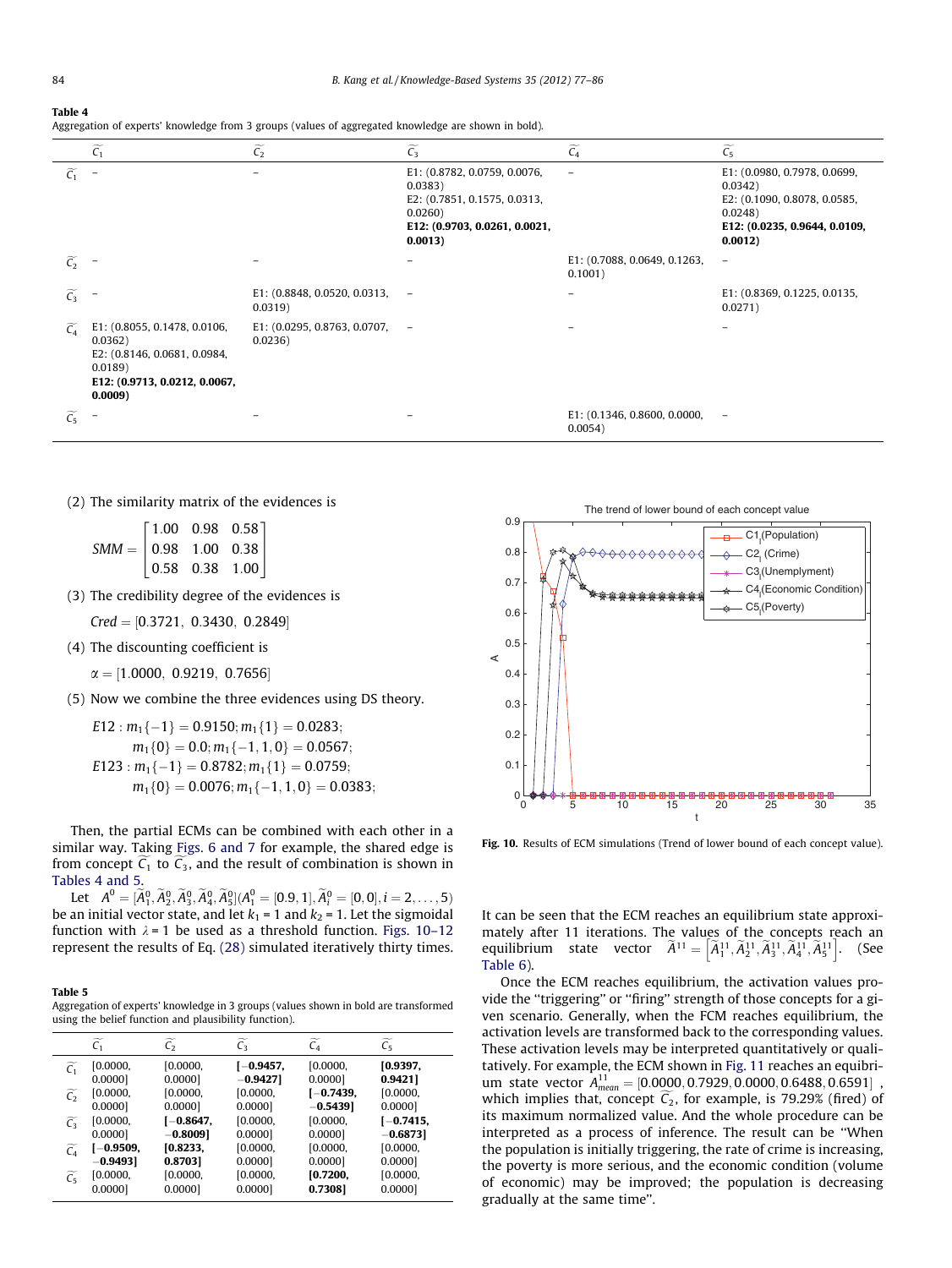<span id="page-8-0"></span>

Fig. 11. Results of ECM simulations (Trend of mean value of each concept value).



Fig. 12. Results of ECM simulations (Trend of upper bound of each concept value).

Table 6 Equilibrium values of the concepts.

| Item           | C <sub>1</sub> | $\overline{C_2}$ | ~<br>$\overline{C_3}$ | ~<br>C <sub>4</sub> | ~<br>C <sub>5</sub> |
|----------------|----------------|------------------|-----------------------|---------------------|---------------------|
| $A^0$          | [0.9000,       | [0.0000,         | [0.0000,              | [0.0000,            | [0.0000]            |
|                | 0.1000         | 0.0000]          | 0.0000]               | 0.0000]             | 0.0000]             |
|                | 0.9500         | 0.0000           | 0.0000                | 0.0000              | 0.0000              |
| A <sup>1</sup> | [0.7109]       | [0.0000,         | [0.0000,              | [0.0000,            | [0.6997,            |
|                | 0.7311         | 0.00001          | 0.00001               | 0.00001             | 0.71951             |
|                | 0.9500         | 0.0000           | 0.0000                | 0.0000              | 0.0000              |
|                | $\cdots$       | .                | .                     | .                   | $\cdots$            |
|                | .              | .                | .                     | .                   | .                   |
|                | $\cdots$       | .                | .                     | .                   | $\cdots$            |
| $A^{11}$       | [0.0000]       | [0.7856]         | [0.0000,              | [0.6230,            | [0.6591]            |
|                | 0.00001        | 0.80021          | 0.00001               | 0.67461             | 0.6591              |
|                | 0.0000         | 0.7929           | 0.0000                | 0.6488              | 0.6591              |
| $A^{12}$       | [0.0000,       | [0.7856,         | [0.0000,              | [0.6230,            | [0.6591]            |
|                | 0.0000]        | 0.80021          | 0.00001               | 0.67461             | 0.6591              |
|                | 0.0000         | 0.7929           | 0.0000                | 0.6488              | 0.6591              |

#### 7. Conclusions

Evidential cognitive maps (ECMs) are uncertain-graph structures for representing causal reasoning. They can be considered as the exploration of cognitive maps (CMs) and fuzzy cognitive maps (FCMs). ECMs can not only deal with the uncertain information but can also handle the fuzzy information with the advantage of evidence theory, and can be used in many applications involving decision making and uncertain reasoning. The framework of ECMs is developed in this paper and a simple application is shown to illustrate the implementation. Future work needs to enhance the learning ability of ECMs to handle problems in recognition and classification.

#### Acknowledgments

This paper presents results of an on-going research, which is funded by Canada NSERC discovery grant. The work is also partially supported by National Natural Science Foundation of China, Grant Nos. 60874105, 60904099, 61174022, Chongqing Natural Science Foundation for Distinguished Young Scientists, Grant Nos. CSCT, 2010BA2003, Program for New Century Excellent Talents in University, Grant No. NCET-08-0345, Shanghai Rising-Star Program Grant No. 09QA1402900, the Chenxing Scholarship Youth Found of Shanghai Jiao Tong University Grant No. T241460612, Doctor Funding of Southwest University Grant No. SWU110021. The first author thanks for the Scientific & Technological Innovation Fund of School of Computer and Information Science of Southwest University.

#### References

- [1] C.D. Stylios, P.P. Groumpos, Fuzzy cognitive maps: a model for intelligent supervisory control systems, Computers in Industry 39 (1999) 229–238.
- [2] S. Lee, I. Han, Fuzzy cognitive map for the design of edi controls, Information & Management 37 (2000) 37–50.
- J. Gonzalez, L. Aguilar, O. Castillo, A cognitive map and fuzzy inference engine model for online design and self fine-tuning of fuzzy logic controllers, International Journal of Intelligent Systems 24 (2009) 1134–1173.
- [4] C. Miao, Q. Yang, H. Fang, A. Goh, A cognitive approach for agent-based personalized recommendation, Knowledge-Based Systems 20 (2007) 397–405.
- [5] M.S. Khan, M. Quaddus, Group decision support using fuzzy cognitive maps for causal reasoning, Group Decision and Negotiation 13 (2004) 463–480.
- [6] A. Konar, U.K. Chakraborty, Reasoning and unsupervised learning in a fuzzy cognitive map, Information Sciences 170 (2005) 419–441.
- C. Miao, A. Goh, Y. Miao, Z. Yang, Agent that models, reasons and makes decisions, Knowledge-Based Systems 15 (2002) 203–211.
- [8] J. Salmeron, Augmented fuzzy cognitive maps for modelling lms critical success factors, Knowledge-Based Systems 22 (2009) 275–278.
- L. Rodriguez-Repiso, R. Setch, J.L. Salmeron, Modelling it projects success with fuzzy cognitive maps, Expert Systems with Applications 32 (2007) 543–559.
- [10] P. Beena, R. Ganguli, Structural damage detection using fuzzy cognitive maps and hebbian learning, Applied Soft Computing 11 (2011) 1014–1020.
- [11] E. Papageorgiou, A. Markinos, T. Gemtos, Fuzzy cognitive map based approach for predicting yield in cotton crop production as a basis for decision support system in precision agriculture application, Applied Soft Computing 11 (2009) 3643–3657.
- [12] B. Yang, Z. Peng, Fuzzy cognitive map and a mining methodology based on multi-relational data resources, Fuzzy Information and Engineering 1 (2009) 357–366.
- [13] J.A. Dickerson, B. Kosko, Virtual Worlds in Fuzzy Cognitive Maps, Prentice-Hall, Englewood Cliffs, NJ, 1997.
- [14] E. Papageorgiou, P. Spyridonos, D. Glotsos, C. Stylios, P. Ravazoula, G. Nikiforidis, P. Groumpos, Brain tumor characterization using the soft computing technique of fuzzy cognitive maps, Applied Soft Computing 8 (2008) 820–828.
- [15] C. Stylios, V. Georgopoulos, G. Malandraki, S. Chouliara, Fuzzy cognitive map architectures for medical decision support systems, Applied Soft Computing 8 (2008) 1243–1251.
- [16] A. Kannappan, A. Tamilarasi, E. Papageorgiou, Analyzing the performance of fuzzy cognitive maps with non-linear hebbian learning algorithm in predicting autistic disorder, Expert Systems with Applications 38 (2011) 1282–1292.
- [17] E.I. Papageorgiou, A new methodology for decisions in medical informatics using fuzzy cognitive maps based on fuzzy rule-extraction techniques, Applied Soft Computing 11 (2011) 500–513.